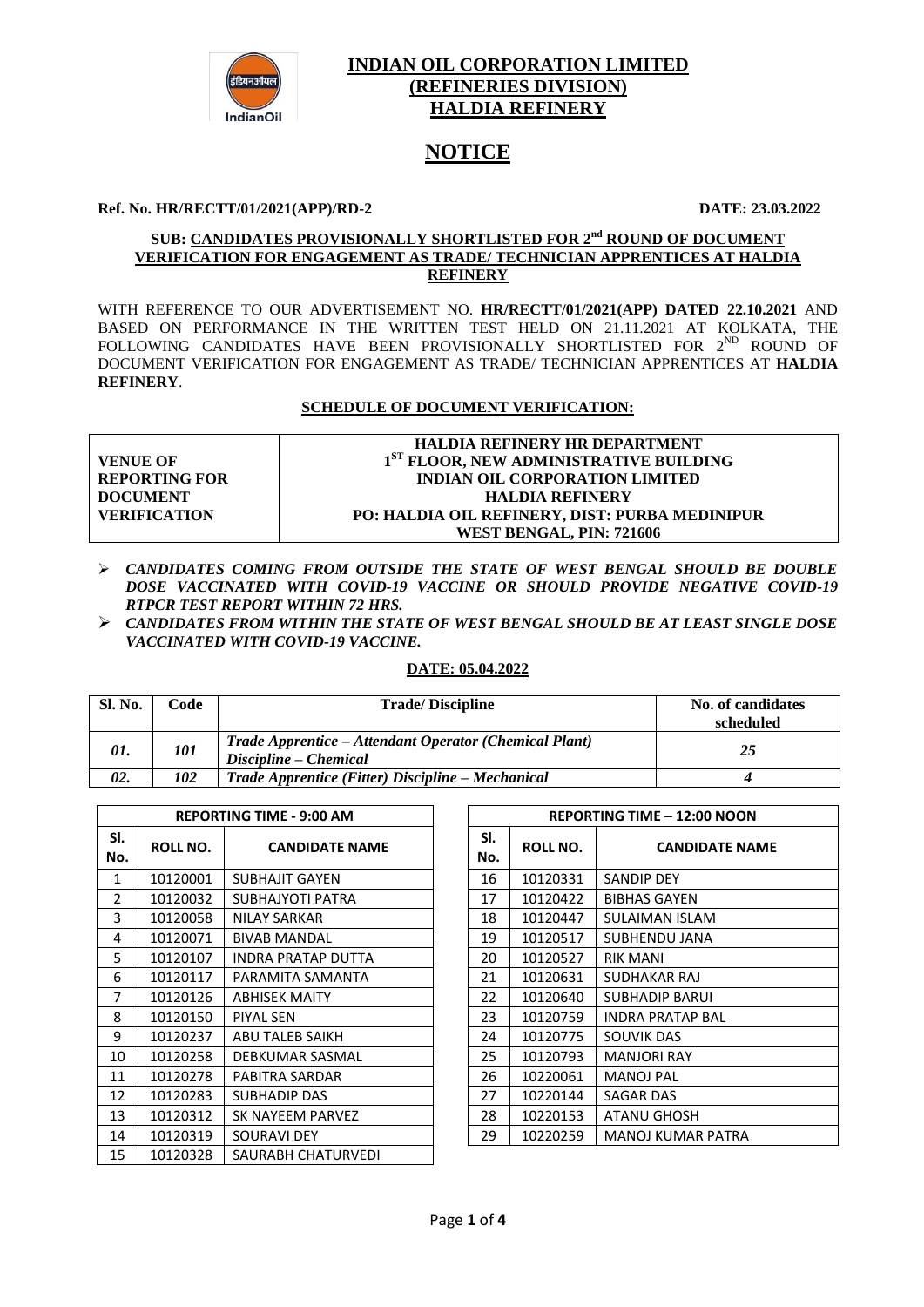# **DATE: 06.04.2022**

| Sl. No. | Code | <b>Trade/Discipline</b>                       | No. of candidates<br>scheduled |
|---------|------|-----------------------------------------------|--------------------------------|
| 01.     | 104  | Technician Apprentice Discipline – Chemical   |                                |
| 02.     | 105  | Technician Apprentice Discipline – Mechanical | 10                             |
| 03.     | 106  | Technician Apprentice Discipline – Electrical |                                |

|            | <b>REPORTING TIME - 9:00 AM</b> |                          |  |            |                 | <b>REPORTING TIME - 12:00 NO</b> |
|------------|---------------------------------|--------------------------|--|------------|-----------------|----------------------------------|
| SI.<br>No. | ROLL NO.                        | <b>CANDIDATE NAME</b>    |  | SI.<br>No. | <b>ROLL NO.</b> | <b>CANDIDATE</b>                 |
| 1          | 10420029                        | NAZIM ALI                |  | 17         | 10520425        | <b>GANESH GHORAI</b>             |
| 2          | 10420064                        | UMANG YADAV              |  | 18         | 10520572        | <b>MUKESH KUMAR</b>              |
| 3          | 10420086                        | DHIRAJ SHARMA            |  | 19         | 10520596        | <b>SUMANTA POREL</b>             |
| 4          | 10420090                        | <b>SUMAN GUCHHAIT</b>    |  | 20         | 10620001        | <b>MOMIN AHAMED</b>              |
| 5          | 10420121                        | <b>MOHD RASHID</b>       |  | 21         | 10620010        | <b>BITAN MAITI</b>               |
| 6          | 10420201                        | SUDIPTA PRAMANIK         |  | 22         | 10620070        | RAJESH MAJI                      |
| 7          | 10420212                        | SOUMYADIP MAITY          |  | 23         | 10620103        | AISWARIYA DAS                    |
| 8          | 10420224                        | <b>GAGANESH KUMAR</b>    |  | 24         | 10620114        | <b>MANGAL DAS</b>                |
| 9          | 10420251                        | LOVE KUMAR RAWAT         |  | 25         | 10620153        | <b>SAGAR GAIN</b>                |
| 10         | 10520009                        | SOUGATA MAKAR            |  | 26         | 10620236        | KIRAN CHAND                      |
| 11         | 10520039                        | SOUMYA GANTAIT           |  | 27         | 10620295        | SAYAN JANA                       |
| 12         | 10520112                        | SK MUJAFFAR HOSSAIN      |  | 28         | 10620307        | <b>TARUN KUMAR MAL</b>           |
| 13         | 10520246                        | SOMDIP DHARA             |  | 29         | 10620333        | RAM PADA BERA                    |
| 14         | 10520270                        | SOMNATH DHAR CHOWDHURY   |  | 30         | 10620383        | SUDIPTA GHORAI                   |
| 15         | 10520347                        | <b>BISWAJIT TALUKDAR</b> |  | 31         | 10620485        | KUNAL HALDAR                     |
| 16         | 10520412                        | SOURAV MONDAL            |  |            |                 |                                  |

| <b>REPORTING TIME - 9:00 AM</b> |                          |  |            |          | <b>REPORTING TIME - 12:00 NOON</b> |
|---------------------------------|--------------------------|--|------------|----------|------------------------------------|
| L NO.                           | <b>CANDIDATE NAME</b>    |  | SI.<br>No. | ROLL NO. | <b>CANDIDATE NAME</b>              |
| :0029                           | NAZIM ALI                |  | 17         | 10520425 | <b>GANESH GHORAI</b>               |
| 0064                            | UMANG YADAV              |  | 18         | 10520572 | MUKESH KUMAR                       |
| :0086                           | DHIRAJ SHARMA            |  | 19         | 10520596 | <b>SUMANTA POREL</b>               |
| :0090                           | SUMAN GUCHHAIT           |  | 20         | 10620001 | <b>MOMIN AHAMED</b>                |
| 0121                            | <b>MOHD RASHID</b>       |  | 21         | 10620010 | <b>BITAN MAITI</b>                 |
| 0201                            | SUDIPTA PRAMANIK         |  | 22         | 10620070 | RAJESH MAJI                        |
| 0212                            | SOUMYADIP MAITY          |  | 23         | 10620103 | AISWARIYA DAS                      |
| 0224                            | <b>GAGANESH KUMAR</b>    |  | 24         | 10620114 | <b>MANGAL DAS</b>                  |
| 0251                            | LOVE KUMAR RAWAT         |  | 25         | 10620153 | SAGAR GAIN                         |
| 0009                            | SOUGATA MAKAR            |  | 26         | 10620236 | KIRAN CHAND                        |
| 0039                            | SOUMYA GANTAIT           |  | 27         | 10620295 | SAYAN JANA                         |
| 0112                            | SK MUJAFFAR HOSSAIN      |  | 28         | 10620307 | TARUN KUMAR MAL                    |
| 0246                            | SOMDIP DHARA             |  | 29         | 10620333 | RAM PADA BERA                      |
| 0270                            | SOMNATH DHAR CHOWDHURY   |  | 30         | 10620383 | SUDIPTA GHORAI                     |
| :0347                           | <b>BISWAJIT TALUKDAR</b> |  | 31         | 10620485 | KUNAL HALDAR                       |

# **DATE: 07.04.2022**

| Sl. No. | Code       | <b>Trade/Discipline</b>                                            | No. of candidates<br>scheduled |
|---------|------------|--------------------------------------------------------------------|--------------------------------|
| 01.     | 108        | Trade Apprentice – Secretarial Assistant                           |                                |
| 02.     | 109        | <b>Trade Apprentice – Accountant</b>                               |                                |
| 03.     | <i>110</i> | Trade Apprentice – Data Entry Operator (Fresher Apprentices)       |                                |
| 04.     | 111        | Trade Apprentice - Data Entry Operator (Skill Certificate Holders) |                                |

|               | <b>REPORTING TIME - 9:00 AM</b> |                             |            |                 | <b>REPORTING TIME - 11:00 AM</b> |
|---------------|---------------------------------|-----------------------------|------------|-----------------|----------------------------------|
| SI.<br>No.    | ROLL NO.                        | <b>CANDIDATE NAME</b>       | SI.<br>No. | <b>ROLL NO.</b> | <b>CANDIDATE NAME</b>            |
| 1             | 10820004                        | SOHAN KUMAR MODI            | 11         | 11020309        | NILANJAN PROSAD MUKHERJEE        |
| $\mathcal{P}$ | 10820150                        | SHIVAM KUMAR CHAUDHARY      | 12         | 11020803        | RINKU ADHIKARY                   |
| 3             | 10820204                        | ARIJIT KUMAR GHOSH          | 13         | 11021713        | <b>MD TAUSIF</b>                 |
| 4             | 10820255                        | SHREYA DEY                  | 14         | 11022173        | <b>MOINAK BISWAS</b>             |
| 5             | 10820259                        | <b>HARSHITA SRIVASTAVA</b>  | 15         | 11022561        | <b>AVIK SARKAR</b>               |
| 6             | 10820489                        | <b>SHREYA BOSE</b>          | 16         | 11120011        | PRASANTA ROY                     |
| 7             | 10820528                        | SAHAINAJ BEGUM              | 17         | 11120022        | <b>SUPARNA MITRA</b>             |
| 8             | 10920018                        | <b>BIJAN MITRA</b>          | 18         | 11120032        | SANJEET KUMAR CHAUDHARY          |
| 9             | 10920183                        | <b>HIMADRI HALDER</b>       | 19         | 11120062        | <b>ROSHAN KUMAR PATEL</b>        |
| 10            | 11020050                        | <b>BABUL SHARIFUL ISLAM</b> |            |                 |                                  |

|            | <b>REPORTING TIME - 11:00 AM</b> |                           |  |  |  |
|------------|----------------------------------|---------------------------|--|--|--|
| SI.<br>No. | <b>ROLL NO.</b>                  | <b>CANDIDATE NAME</b>     |  |  |  |
| 11         | 11020309                         | NILANJAN PROSAD MUKHERJEE |  |  |  |
| 12         | 11020803                         | <b>RINKU ADHIKARY</b>     |  |  |  |
| 13         | 11021713                         | <b>MD TAUSIF</b>          |  |  |  |
| 14         | 11022173                         | <b>MOINAK BISWAS</b>      |  |  |  |
| 15         | 11022561                         | <b>AVIK SARKAR</b>        |  |  |  |
| 16         | 11120011                         | PRASANTA ROY              |  |  |  |
| 17         | 11120022                         | SUPARNA MITRA             |  |  |  |
| 18         | 11120032                         | SANJEET KUMAR CHAUDHARY   |  |  |  |
| 19         | 11120062                         | ROSHAN KUMAR PATEL        |  |  |  |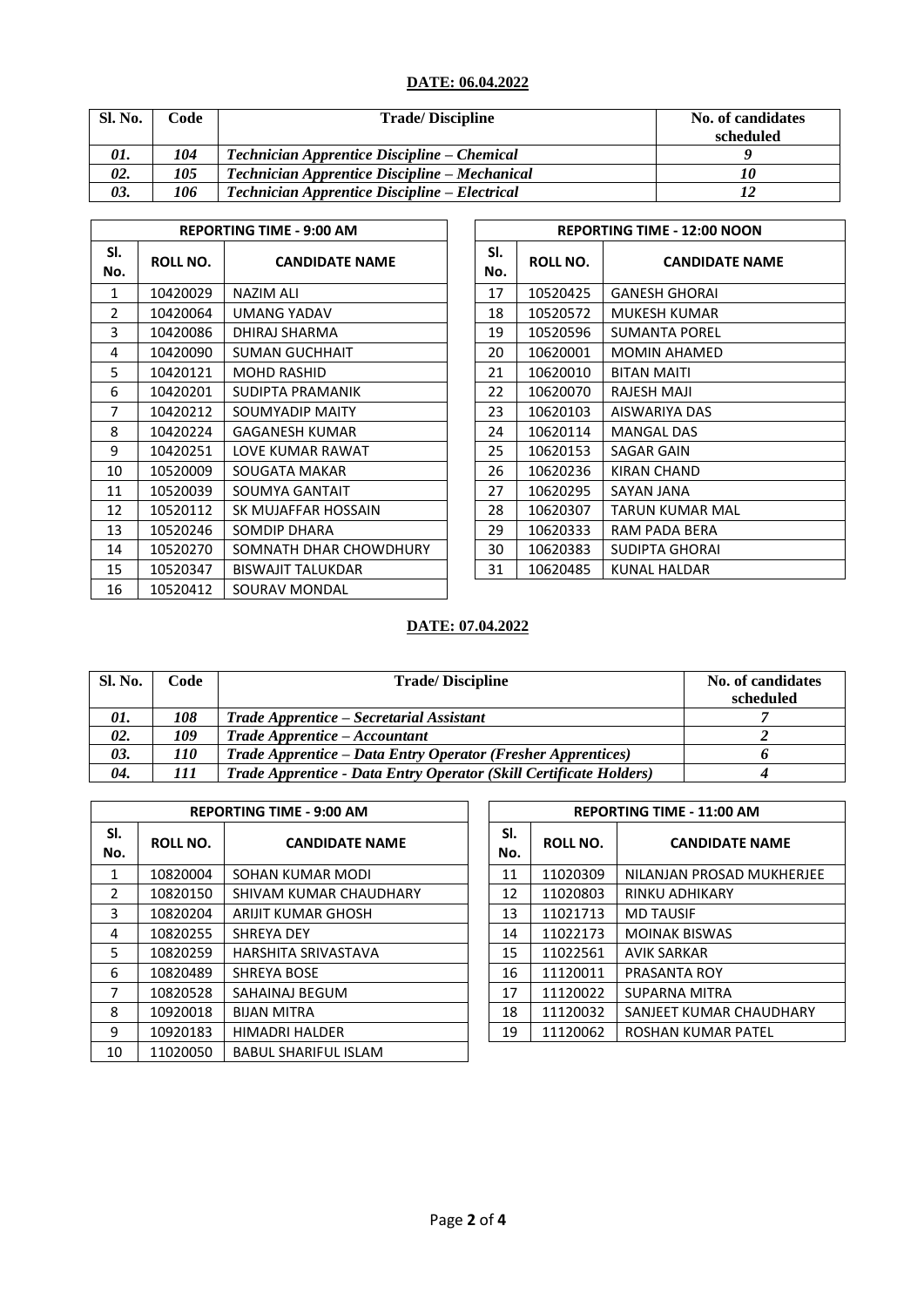### **IMPORTANT INSTRUCTIONS FOR THE CANDIDATES**

THE CANDIDATES ARE ADVISED TO BRING THE **ORIGINAL** AND **ONE SET OF SELF-ATTESTED**  PHOTOCOPIES OF THE FOLLOWING DOCUMENTS RELATED TO THEIR AGE, QUALIFICATION, CASTE/CATEGORY (IF APPLICABLE) AND **6 (SIX) COPIES OF COLOUR PASSPORT SIZE PHOTOGRAPHS AND ANY GOVT. ISSUED PHOTO-IDENTITY PROOF IN ORIGINAL (PAN CARD, AADHAAR CARD, VOTER ID CARD, DRIVING LICENCE, PASSPORT ETC.)** AT THE TIME OF REPORTING FOR DOCUMENT VERIFICATION, FAILING WHICH THEIR CANDIDATURE IS LIABLE TO BE CANCELLED.

| $\mathbf{1}$   | Printout of filled-up On-line Application Form duly signed by the applicant                                                                                                                                                                                                            |
|----------------|----------------------------------------------------------------------------------------------------------------------------------------------------------------------------------------------------------------------------------------------------------------------------------------|
| $\overline{2}$ | Proof of Date of Birth: 10 <sup>th</sup> Pass/Matriculation certificate issued by the concerned education board shall be<br>the only acceptable document in support of proof of age.                                                                                                   |
| $\overline{3}$ | Marksheet and Passing Certificate of Xth & XIIth issued by the respective Board/ University                                                                                                                                                                                            |
| $\overline{4}$ | Semester-wise/ year-wise mark sheets of ITI (Fitter) issued by NCVT or SCVT/ Graduation/ Diploma in<br>Engineering                                                                                                                                                                     |
| 5              | Class XII/ Final ITI (Fitter) issued by NCVT or SCVT/ Graduation/ Diploma Passing Certificate issued by<br>respective Board/Authority.                                                                                                                                                 |
| 6              | Conversion certificate from CGPA/OGPA/Letter Grade to percentage of marks, if applicable, from concerned<br>University/Institute.                                                                                                                                                      |
| $\overline{7}$ | Certificate mentioning the date of publication of result from the Principal of the Polytechnic/School/<br>College/ Institute from where the candidate pursued his/her Class XII/ITI (Fitter)/ Graduation/ Diploma<br>course, if applicable.                                            |
| 8              | Copy of caste certificate SC/ST/OBC (NCL) (as per prescribed format available on websites www.jocl.com and<br>www.iocrefrecruit.in and issued by the Competent Authority.) (if applicable)                                                                                             |
| 9              | EWS-Income & Asset Certificate/ "DECLARATION for ECONOMICALLY WEAKER SECTIONS<br>Candidates". Certificate must be in the prescribed format (available on websites www.iocl.com and<br>www.iocrefrecruit.in ) and issued by the Competent Authority (for EWS candidates)                |
| 10             | Copy of Disability Certificate for PwBD candidates only (as per prescribed format available on websites<br>www.iocl.com and www.iocrefrecruit.in and issued by the Competent Authority).                                                                                               |
| 11             | For Candidates applying against Code 111 with Skill Certificate in 'Domestic Data Entry Operator' - Skill<br>certificate issued by an awarding body recognized under National Skill Qualifications Framework or any other<br>authority recognized by the Central Govt. in this regard. |
| 12             | Passport size photograph (6 copies)                                                                                                                                                                                                                                                    |
| 13             | Identity Proof - Aadhaar Card / PAN Card/ Voter ID Card/ Driving License/ Passport                                                                                                                                                                                                     |
| 14             | Any other relevant documents/ certificate as specified in support of qualifications, experience, category, medical<br>etc. as mentioned in our Advertisement No. HR/RECTT/01/2021 (APP) dated 22.10.2021                                                                               |

CANDIDATES WHOSE DOCUMENTS ARE FOUND TO BE IN ORDER, SHALL BE ADVISED TO UNDERGO PRE-ENGAGEMENT MEDICAL EXAMINATION AT **HALDIA REFINERY HOSPITAL, CLUSTER-11, HALDIA REFINERY TOWNSHIP, DIST: PURBA MEDINIPUR, WEST BENGAL, PIN – 721607.** THE SCHEDULE OF PRE-ENGAGEMENT MEDICAL EXAMINATION WOULD BE SUBSEQUENTLY COMMUNICATED TO THE CANDIDATES. ACCORDINGLY, THE CANDIDATES ARE ADVISED TO CARRY SUFFICIENT MONEY WITH THEM FOR THEIR TRAVEL, STAY AND MEDICAL TESTS AS SOME MEDICAL TESTS MAY BE DONE OUTSIDE HALDIA REFINERY HOSPITAL.

CANDIDATES (BELONGING TO SC/ST/PwBD CATEGORY) ARE ADVISED TO PRODUCE ORIGINAL TICKETS (WITH A SET OF PHOTOCOPIES) ALONGWITH TA CLAIM REIMBURSEMENT FORM, BANK DETAILS FORM, CANCELLED CHEQUE, COPY OF SC/ST/PwBD CERTIFICATE ETC. FOR CLAIMING REIMBURSEMENT OF TRAVELLING ALLOWANCE FOR TO & FRO JOURNEY AS PER RULES.

### **NOTE:**

THE CANDIDATURE OF ALL THE ABOVE SHORTLISTED CANDIDATES IS PROVISIONAL AND SUBJECT TO THEIR MEETING THE PRESCRIBED ELIGIBILITY CRITERIA NOTIFIED VIDE OUR ADVERTISEMENT NO. **HR/RECTT/01/2021(APP) DATED 22.10.2021** AND VERIFICATION OF DOCUMENTS. IN CASE ANY OF THE CANDIDATES DO NOT MEET THE PRESCRIBED ELIGIBILITY CRITERIA, THEY ARE REQUESTED NOT TO APPEAR FOR THE DOCUMENT VERIFICATION PROCESS. THEREFORE ALL THE